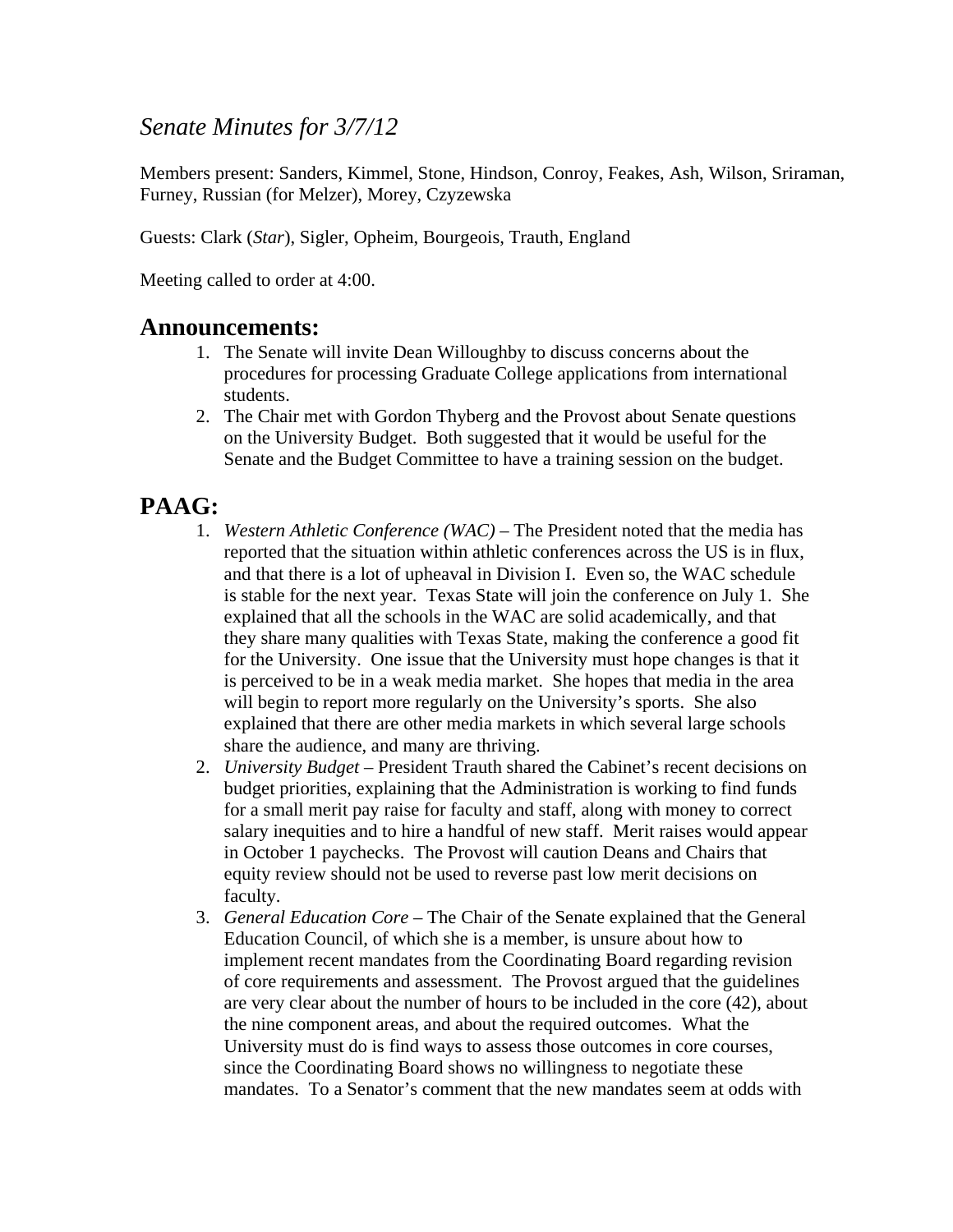SACS requirements, the Provost argued that SACS requirements govern program assessment, but the Coordinating Board's mandates govern course assessment. He also stated that he thinks departments should develop their own assessment tools for these new mandates within their courses.

- 4. *Administrative Comparisons with Other Emerging Research Institutions* The Senate wonders whether the Administration has explored other models governing the contracts of Chairs, who at Texas State hold 12-month contracts and so have little time for research. In addition, shorter contracts would serve as a means for reduced salary costs. One alternative examined at Texas State some years ago was offering Chairs a 10.5 month contract, allowing Chairs six weeks for scholarly / creative activity. President Trauth argued that the University does not have sufficient staff support for implementing such a system. In addition, Chairs already can reserve one quarter of their time for scholarly / creative activity. The Provost shared that there are a range of contract models at Texas institutions.
- 5. *Updated Salary Data*  The Provost agreed that the latest salary data still omits some faculty who were not a part of the most recent merit cycle, and asked that Senators send him a list of those faculty not on the list; he will then compile a complete table. The Chair of the Senate will ask Senate liaisons to check lists for their units, sharing any omissions with the Chair.

The Senate is also interested in how the CUPA median is determined. The Provost encouraged the Senate to share its questions with Joe Meyer.

## **BREAK**

### **Academic Computing Committee Recommendations:** The

recommendations of the UCC were shared by Chair of the Committee Tim England. The Senate will vote on the recommendations at its next meeting. In addition, the Senate will discuss at that meeting whether the Committee should ask that the Administration allow proposals requesting funds for new initiatives.

**Adjunct Faculty Committee Description and Charge:** Chair of the Committee Michel Conroy proposed wording that will express the nature of the Adjunct Faculty Committee and its charge from the Senate:

- 1. *Description:* Makes recommendations to the Senate on issues and policies that impact faculty who are not tenured or on tenure-track. To facilitate this charge, members maintain a communication network with the adjunct faculty in the college they represent.
- 2. *Charge:* Comprised of two appointed representatives and two alternate members from the Colleges of Applied Arts, Business Administration, Education, Fine Arts & Communication, Health Professions, Liberal Arts, and Science & Engineering, the Adjunct Faculty Committee is charged to ensure that non-tenured and non tenure-track faculty have a means to express their interests and concerns directly to the Faculty Senate.